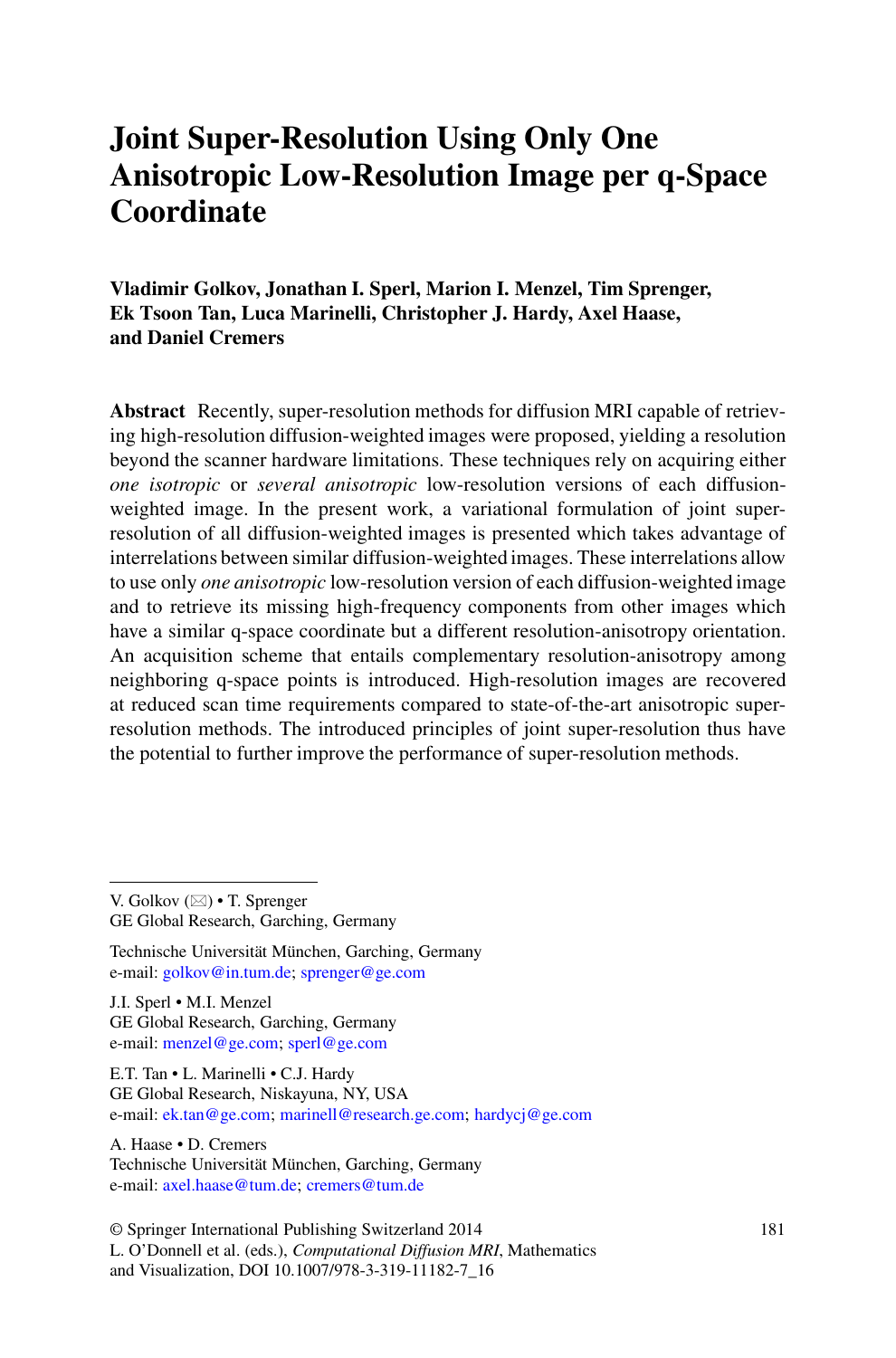# **1 Introduction**

Diffusion MRI allows measuring the molecular self-diffusion of water in biological tissue, and provides unique information on tissue microstructure unavailable to other non-invasive imaging techniques. Diffusion MRI has the potential to improve the diagnosis of, inter alia, multiple sclerosis [\[11\]](#page-9-0), traumatic brain injury [\[26\]](#page-9-1), and many kinds of cancer [\[19\]](#page-9-2). This potential stems from its ability to determine the macroscopic orientation and "bulk statistics" of diffusion within the underlying microscopic cellular architecture. This is done by acquiring diffusion-weighted images for different diffusion directions and diffusion weightings (constituting a three-dimensional diffusion space, the q-space), and fitting a diffusion model to the measurements. For details, please refer to [\[12,](#page-9-3) [13\]](#page-9-4).

A major challenge in diffusion MRI is balancing between acquisition duration, image resolution and signal-to-noise ratio (SNR). Numerous denoising methods were proposed to increase SNR by incorporating prior knowledge into postprocessing [\[15,](#page-9-5) [28\]](#page-10-0) or directly into image reconstruction [\[10\]](#page-9-6).

Another approach to improve the balance between scan time, resolution and SNR is to increase image resolution via super-resolution techniques.

#### *1.1 Non-diffusion MRI Super-Resolution*

Numerous super-resolution methods are available for non-diffusion MRI [\[20,](#page-9-7) [29\]](#page-10-1). Notably, the total generalized variation  $(TGV)$  [\[2,](#page-8-0) [14\]](#page-9-8) regularizer, which prevents staircasing artifacts by modeling higher-order derivatives of the image, was applied to super-resolution of isotropic low-resolution MRI volumes [\[17\]](#page-9-9).

#### *1.2 Diffusion MRI Super-Resolution*

In contrast to conventional diffusion MRI techniques, super-resolution methods for diffusion MRI exceed the scanner hardware limitations on image resolution.

Fiber-based methods reconstruct super-resolution information on nerve fiber bundles from conventional diffusion MRI [\[4–](#page-8-1)[6,](#page-8-2) [18\]](#page-9-10), or enhance the resolution of diffusion-weighted images by using estimated underlying nerve fiber orientations for the super-resolution model [\[31\]](#page-10-2).

Patch-based super-resolution [\[8\]](#page-8-3) uses *one isotropic* low-resolution version of a diffusion-weighted image, and performs super-resolution using self-similarity [\[3,](#page-8-4) [16,](#page-9-11) [24\]](#page-9-12) of the image. In *collaborative* patch-based super-resolution [\[8\]](#page-8-3), a highresolution non-diffusion-weighted image is used to retrieve high-frequency information for the isotropic low-resolution diffusion-weighted image, in addition to the self-similarity prior.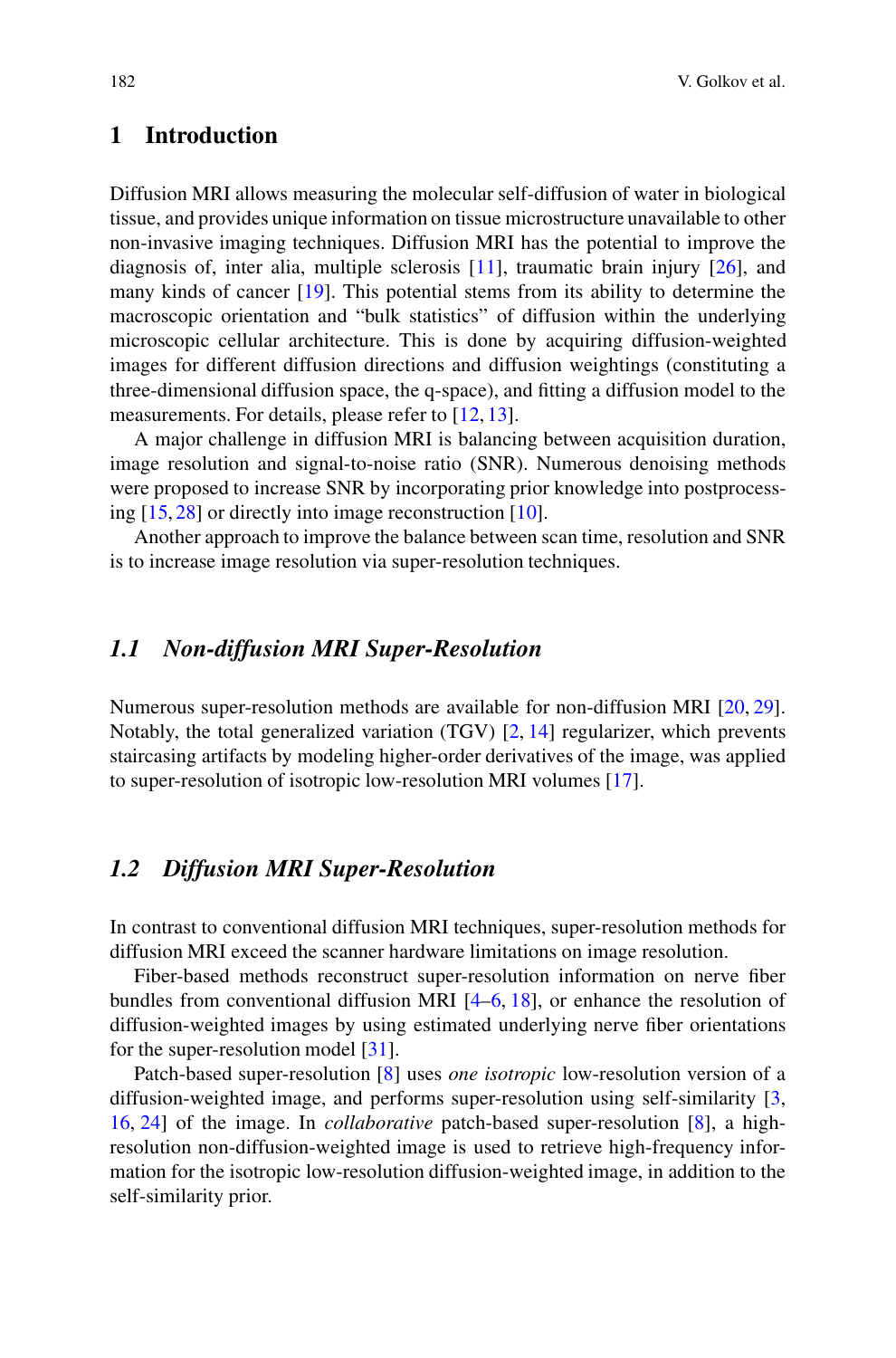The methods introduced by Scherrer et al. [\[25\]](#page-9-13) and Poot et al. [\[22\]](#page-9-14) use *several anisotropic* low-resolution versions of each diffusion-weighted image with complementary resolution-anisotropy orientations. Resolution anisotropy is achieved by anisotropic k-space sampling, meaning that high frequencies are not sampled for all directions equally. Subsequently, each high resolution diffusion-weighted image is reconstructed independently by using the complementary high-frequency information from the anisotropic low-resolution acquisitions. Several anisotropic low-resolution acquisitions with different distortions are used in [\[23\]](#page-9-15) for joint susceptibility artifact correction and super-resolution.

Model-based super-resolution [\[27\]](#page-9-16) introduces a framework to estimate highresolution parameter maps for an arbitrary diffusion model from *several anisotropic* low-resolution versions of each diffusion-weighted image. As a proof of concept, the authors use the ball-and-stick model [\[1\]](#page-8-5) and apply the method to an in silico phantom. Model-based super-resolution uses information from the entire q-space simultaneously, and is shown to outperform independent super-resolution of individual diffusion-weighted images. However, information on high frequencies is still completely acquired for every q-space coordinate—several acquisitions per q-space coordinate are used.

Three different combination schemes of q-space coordinates and resolutionanisotropy orientations were proposed for tomographic reconstruction of diffusion tensors [\[7\]](#page-8-6). However, the scheme that uses only *one anisotropic* acquisition per q-space coordinate restricts the resolution-anisotropy orientation exactly to the respective diffusion gradient direction.

We propose a super-resolution method for diffusion MRI that jointly recovers high frequencies of all diffusion-weighted images, but requires only *one anisotropic* low-resolution acquisition per q-space coordinate. The resolution-anisotropy orientations are chosen such that neighbors in q-space possess complementary highfrequency information, and regularization along q-space allows them to propagate this information to each other.

### **2 Methods**

Two formulations for joint super-resolution of five-dimensional data (2-D image space and 3-D q-space) are introduced, relying on two respective imaging models: the formation of low-resolution images from high-resolution images, or the formation of acquired subsampled k-space raw data from underlying high-resolution images.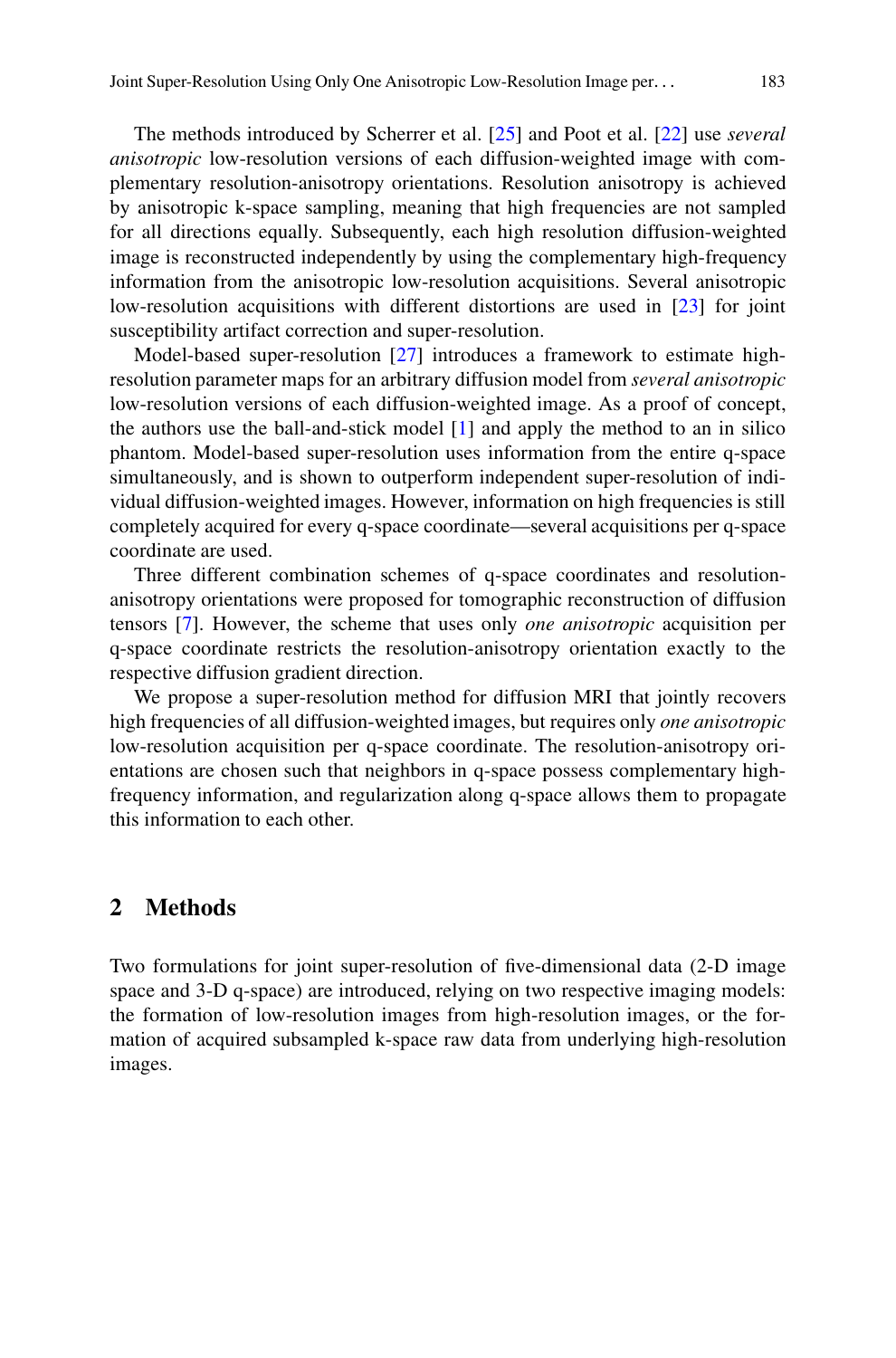#### *2.1 Image Formation Model*

In the following, five-dimensional data are considered. The 5-D low-resolution images **y** are formed from the high-resolution images  $\rho$  in the following way:

<span id="page-3-1"></span><span id="page-3-0"></span>
$$
\mathbf{y} = \mathbf{D}\rho + \boldsymbol{\epsilon}_{\mathbf{y}}\,,\tag{1}
$$

where **D** is the blur and downsampling operator  $[8, 27]$  $[8, 27]$  $[8, 27]$ , and  $\epsilon_y$  is the residual noise. The model for the acquired k-space data **d** is

$$
\mathbf{d} = \mathbf{U}\mathscr{F}_{\mathbf{x}\to\mathbf{k}}\boldsymbol{\rho} + \boldsymbol{\epsilon}_{\mathbf{d}}\,,\tag{2}
$$

where  $\mathscr{F}_{x\to k}$  is the Fourier transform from image space (x-space) to k-space along two of the five data dimensions, **U** is the undersampling operator in k-space (omitting high frequencies in a certain orientation), and  $\epsilon_d$  is complex-valued i.i.d. Gaussian noise.

### <span id="page-3-2"></span>*2.2 k-q Acquisition Scheme*

For the present purpose, coordinates in q-space are sampled on a regular Cartesian grid up to a maximum diffusion weighting  $b_{\text{max}}$ , as in diffusion spectrum imaging (DSI) [\[30\]](#page-10-3). For each q-space point, only *one anisotropic* low-resolution image is acquired by omitting high frequencies in k-space in one direction, see Fig. [1.](#page-4-0) The resolution-anisotropy directions are chosen such that neighboring points in q-space contain complementary high-frequency information. For an image lacking vertical high frequencies, all of its six Cartesian-grid q-space neighbors contain vertical high frequencies but lack horizontal high frequencies—and vice versa. Figure [2](#page-5-0) illustrates this relationship.

## *2.3 Joint Super-Resolution*

We perform super-resolution for all diffusion-weighted images jointly. The data in our formulation is thus five-dimensional (2-D image space and 3-D q-space). TGV [\[2,](#page-8-0) [14\]](#page-9-8) along all five data dimensions is applied as a regularization term. This regularization has a threefold effect:

• Regularization along q-space propagates complementary high-frequency information between q-space-neighboring diffusion-weighted images of different resolution-anisotropy orientations (Fig. [2\)](#page-5-0).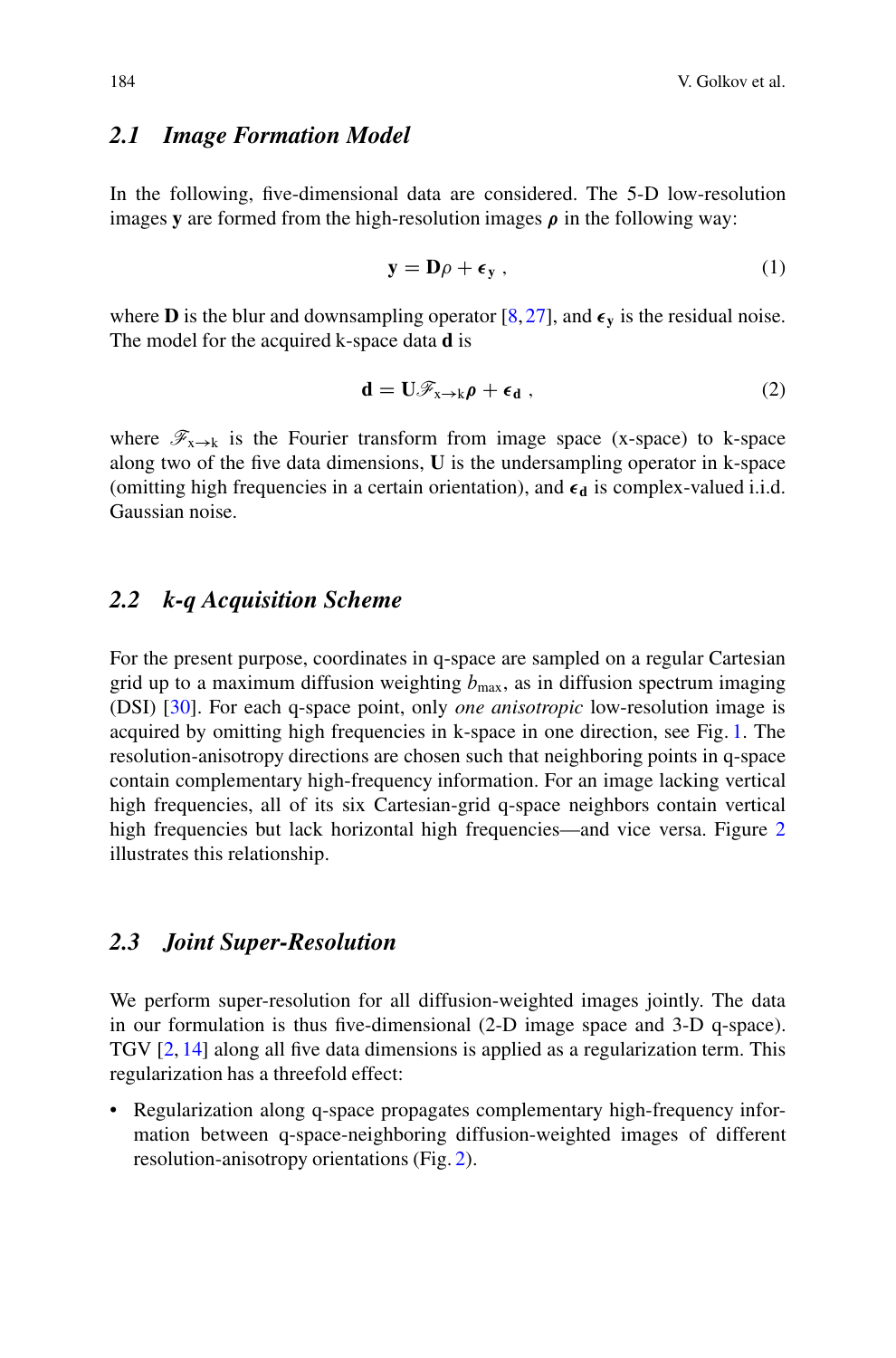

<span id="page-4-0"></span>**Fig. 1** Sampling scheme in joint k-q space. The *six large squares* correspond to q-space DSI coordinates  $q_z = -5...0$  (coordinates  $q_z = 1...5$  analogous to  $q_z = -1... - 5$  not depicted). The *small squares within each large square* correspond to coordinates  $q_x = -5...5$ ,  $q_y = -5...5$ . The *small squares* depict sampled (*white*) and unsampled (*gray*) k-space points for each q-space coordinate. Sampling anisotropy in k-space results in resolution anisotropy in image space, and the anisotropy orientations are chosen such that neighbors in q-space have complementary high-frequency information in horizontal and vertical directions (cf. Fig. [2\)](#page-5-0)

- The image model of TGV introduces prior knowledge capable of retrieving missing high frequencies when regularizing along image space in a superresolution framework [\[17\]](#page-9-9).
- TGV regularization along five dimensions reconstructs missing information in 5-D space and reduces noise [\[9\]](#page-8-7).

Second-order TGV is a piecewise-smooth image model, formulated [\[2,](#page-8-0) [14\]](#page-9-8) as

$$
TGV(\rho) = \min_{\mathbf{v}} \int_{\Omega} \alpha_1 |\nabla \rho - \mathbf{v}| \, \mathrm{d}x + \alpha_0 \int_{\Omega} |\mathscr{E}(\mathbf{v})| \, \mathrm{d}x \;, \tag{3}
$$

where  $\mathscr{E}(\mathbf{v}) = \frac{1}{2} (\nabla \mathbf{v} + \nabla \mathbf{v}^T)$  is the symmetrized derivative,  $\alpha_1$  and  $\alpha_0$  are regularization parameters, and  $\Omega$  is the image domain (field of view). TGV balances the first and second derivatives of the image via the vector field **v**, allowing both affine regions and edges.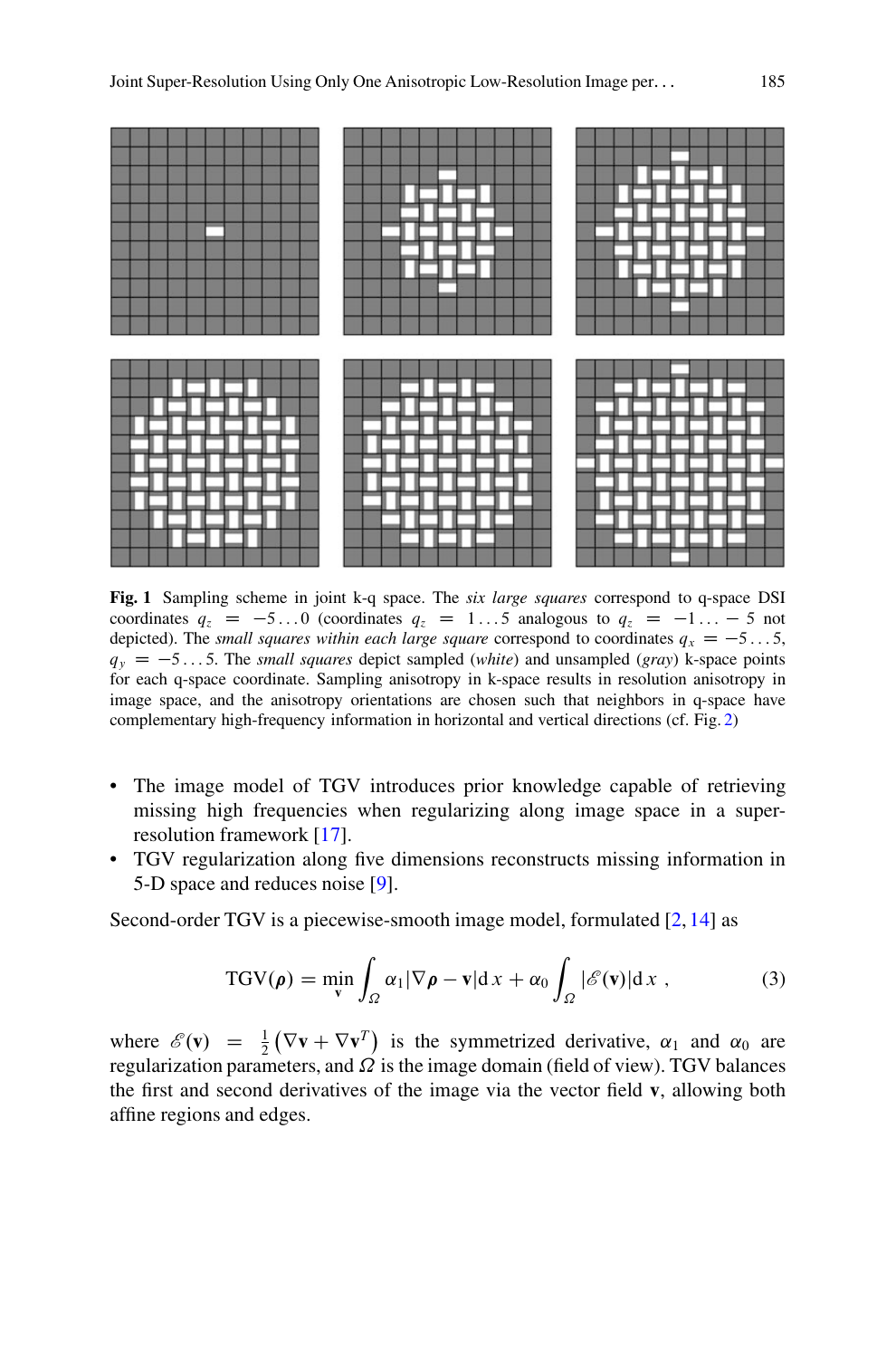

<span id="page-5-0"></span>**Fig. 2** Detail of a low-resolution image (*middle*) and its six neighbors in Cartesian q-space along  $q_x$  (*left*, *right*), along  $q_y$  (*bottom*, *top*) and along  $q_z$  (*red*, *green*). The *middle image* lacks horizontal resolution, but its six q-space neighbors all have high horizontal resolution, and the information they contain is propagated to the middle image in iterative joint super-resolution via regularization along q-space. The same principle analogously applies to images lacking vertical resolution. Middle image taken from DSI q-space coordinate  $(q_x, q_y, q_z) = (0, -3, 1)$ 

Joint super-resolution is formulated in a variational framework. To estimate highresolution images  $\hat{\rho}$  from low-resolution images **y** formed according to the model in Eq.  $(1)$ , the following optimization problem is solved:

<span id="page-5-1"></span>
$$
\hat{\rho} = \arg\min_{\rho} \|\mathbf{D}\rho - \mathbf{y}\|_2^2 + \text{TGV}(\rho) \tag{4}
$$

<span id="page-5-2"></span>To obtain high-resolution 5-D image estimates  $\hat{\rho}$  from raw k-space data **d** formed according to the imaging model in Eq.  $(2)$ , the following optimization problem is solved:

$$
\hat{\rho} = \arg\min_{\rho} \|\mathbf{U}\mathscr{F}_{\mathbf{x}\to\mathbf{k}}\rho - \mathbf{d}\|_2^2 + \mathrm{TGV}(\rho) \ . \tag{5}
$$

In both cases, solutions are obtained with a first-order primal-dual algorithm [\[21\]](#page-9-17).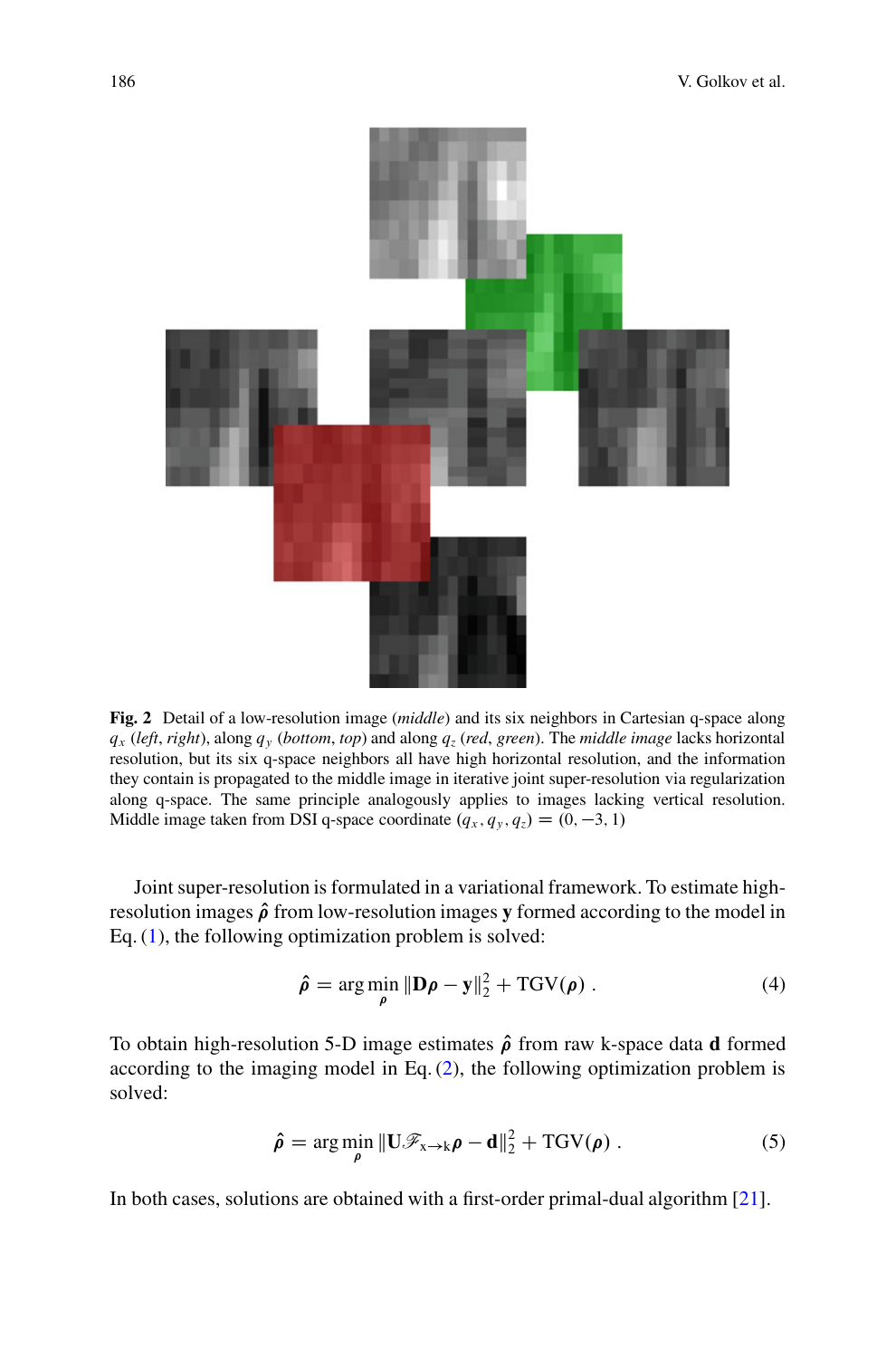### *2.4 Experiments*

As a proof of concept, the resolution of a healthy volunteer scan was retrospectively reduced according to the scheme described in Sect. [2.2.](#page-3-2) In this way, comparison to the original high-resolution data was possible. The scan was performed using a single coil on a 3T GE MR750 clinical MR scanner (GE Healthcare, Milwaukee, WI, USA) with the following imaging parameters:  $T_R = 2535$  ms,  $T_E = 93.3$  ms, 515 DSI q-space coordinates within the sphere inscribed in a  $11 \times 11 \times 11$  Cartesian grid,  $b_{\text{max}} = 2000 \text{ s/mm}^2$ , voxel size  $1.875 \times 1.875 \times 4 \text{ mm}$ . Thus, the artificially downsampled resolution was  $1.875 \times 3.75 \times 4 \text{ mm}$  and  $3.75 \times 1.875 \times 4 \text{ mm}$ , depending on q-space coordinate, cf. Fig. [1.](#page-4-0) Informed consent was obtained.

Joint super-resolution from low-resolution image space, Eq. [\(4\)](#page-5-1), and from lowresolution (undersampled) k-space data, Eq. [\(5\)](#page-5-2), was performed.

### **3 Results**

Joint super-resolution results are shown in Fig. [3.](#page-7-0) Joint super-resolution, especially from k-space data **d**, largely removes low-resolution artefacts which manifest themselves as underestimations and overestimations (blue and red in the bottom rows of Fig. [3\)](#page-7-0) of the true signal around salient image features.

Six of the acquired 515 q-space coordinates, namely  $(q_x, q_y, q_z) = (\pm 5, 0, 0),$  $(0, \pm 5, 0)$  and  $(0, 0, \pm 5)$ , have only one neighbor in q-space. We observed that lowresolution artefacts remained at these coordinates (not shown). Due to this issue, but also for the sake of optimization of the entire protocol, adaptive regularizers and/or further development of the sampling scheme might be beneficial for joint super-resolution.

Peak signal to noise ratio (PSNR) was calculated, which is defined as

$$
PSNR = 20 \log_{10}(MAX/RMSE), \qquad (6)
$$

where MAX is the maximal intensity of the image and RMSE is the root mean squared error of the image compared to the high-resolution original. PSNR was 40:69 dB for low-resolution images, which could be improved to 41:33 dB for joint super-resolution images reconstructed from low-resolution images via the optimization problem [\(4\)](#page-5-1), and 41:37 dB for joint super-resolution from k-space data by solving [\(5\)](#page-5-2). Since the original high-resolution image is noisy, its noise is also captured in the calculation of PSNR, preventing the distinction between noise and low-resolution artifact removal. However, artifacts are visibly removed by the joint super-resolution method, cf. Fig. [3.](#page-7-0)

Besides, the denoising effect [\[9\]](#page-8-7) of regularization of the five-dimensional data can also be observed in our results (joint super-resolution results contain less noise than the original high-resolution images, and a great part of the incoherent noise in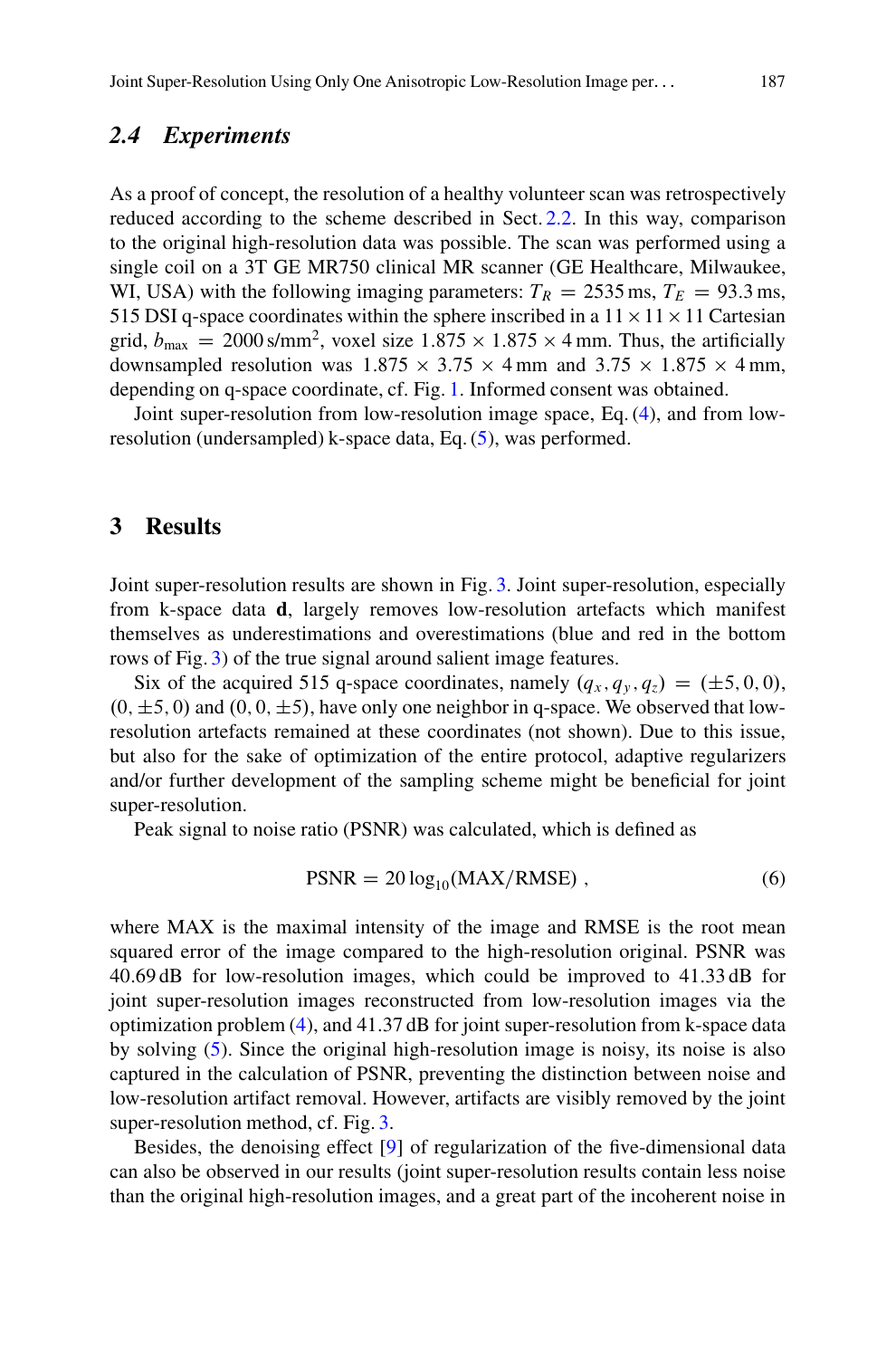

<span id="page-7-0"></span>**Fig. 3** Comparison of low-resolution images, high-resolution images retrieved by joint superresolution, and original high-resolution images with full k-space coverage. Error maps compared to the high-resolution original are shown in the *third* and *fourth row*. DSI q-space coordinate  $(q_x, q_y, q_z) = (0, -3, 1)$  is shown

the error maps, Fig. [3,](#page-7-0) is caused by noise in the original high-resolution image). This indicates that the improved stability to noise when using TGV for super-resolution as reported in [\[17\]](#page-9-9) also benefits *joint* super-resolution.

# **4 Discussion and Conclusions**

Two formulations for joint super-resolution of 5-D data were introduced along with a k-q acquisition scheme. Joint super-resolution from k-space, Eq. [\(5\)](#page-5-2), outperformed joint super-resolution from low-resolution image space, Eq. [\(4\)](#page-5-1), in terms of PSNR and visual image quality. This result can be attributed inter alia to an imperfect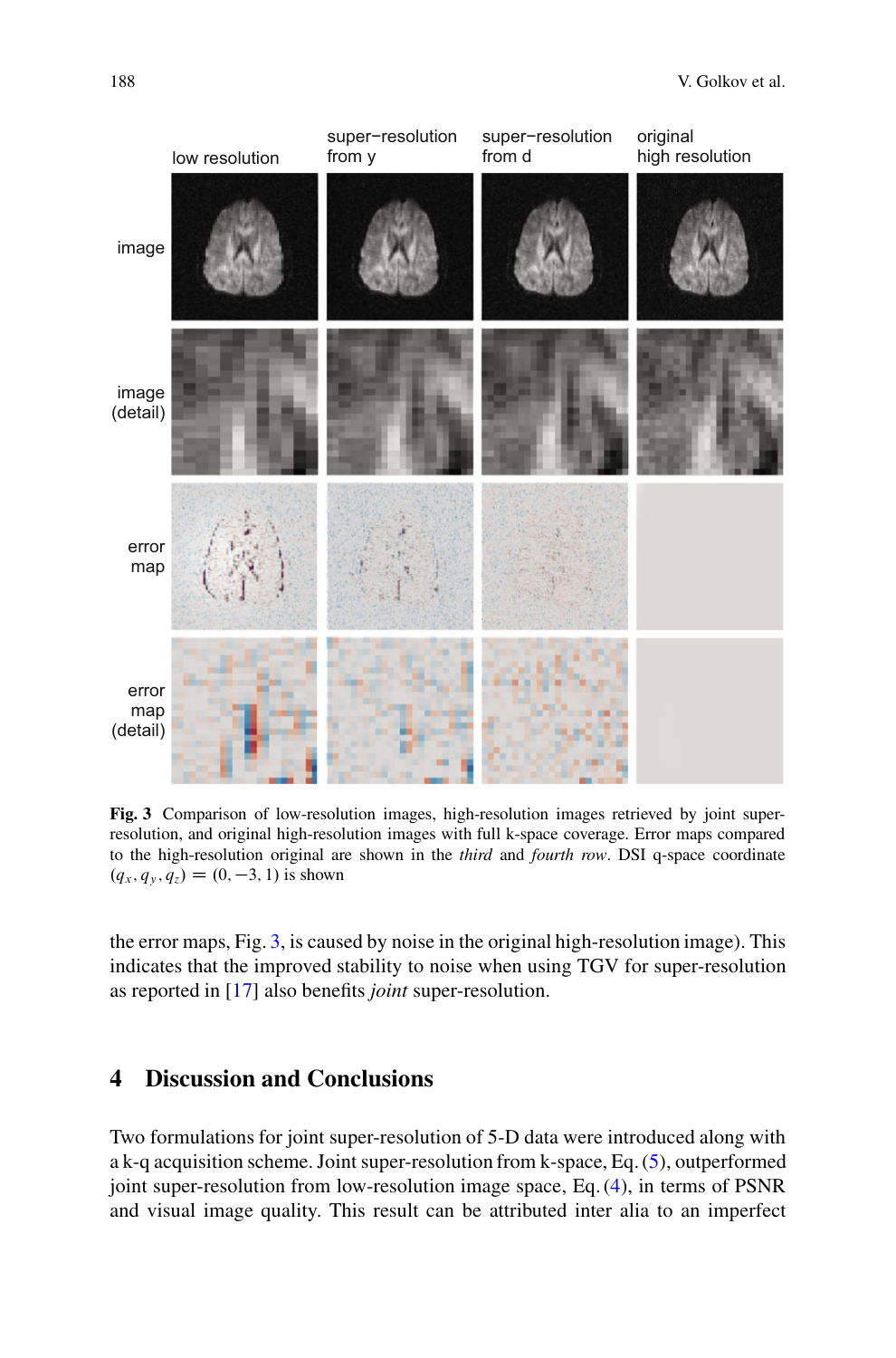approximation of **D** in the image space model, cf. [\[8,](#page-8-3) [22,](#page-9-14) [25,](#page-9-13) [27\]](#page-9-16). Both joint superresolution formulations were able to enhance fine details in diffusion-weighted images.

All in all, acquiring only one anisotropic image per q-space point strongly reduces the imaging time compared to state-of-the-art super-resolution techniques. We demonstrated that it is feasible to retrieve missing high-resolution information using an appropriate regularization and complementary resolution-anisotropy orientations among q-space neighbors.

With this scan time reduction in prospect, future work may focus on optimizing the protocol in terms of motion and distortion compensation [\[22,](#page-9-14) [25\]](#page-9-13), q-space coordinates, maximal b-value, anisotropy orientations and downsampling factors in order to match a realistic clinical setting and compare the performance of joint super-resolution to state-of-the-art super-resolution methods. From the discussed results we conclude that the introduced principles of joint super-resolution have the potential to further improve the performance of super-resolution methods.

**Acknowledgements** Grant support: Deutsche Telekom Foundation.

### **References**

- <span id="page-8-5"></span>1. Behrens, T.E.J., Woolrich, M.W., Jenkinson, M., Johansen-Berg, H., Nunes, R.G., Clare, S., Matthews, P.M., Brady, J.M., Smith, S.M.: Characterization and propagation of uncertainty in diffusion-weighted MR imaging. Magn. Reson. Med. **50**, 1077–1088 (2003). doi:10.1002/mrm.10609
- <span id="page-8-0"></span>2. Bredies, K., Kunisch, K., Pock, T.: Total generalized variation. SIAM J. Imaging Sci. **3**, 492– 526 (2010). doi:10.1137/090769521
- <span id="page-8-4"></span>3. Buades, A., Coll, B., Morel, J.M.: A review of image denoising algorithms, with a new one. Multiscale Model. Simul. **4**, 490–530 (2005). doi:10.1137/040616024
- <span id="page-8-1"></span>4. Calamante, F., Tournier, J.-D., Jackson, G.D., Connelly, A.: Track-density imaging (TDI): super-resolution white matter imaging using whole-brain track-density mapping. NeuroImage **53**, 1233–1243 (2010). doi:10.1016/j.neuroimage.2010.07.024
- 5. Calamante, F., Tournier, J.-D., Heidemann, R.M., Anwander, A., Jackson, G.D., Connelly, A.: Track density imaging (TDI): validation of super resolution property. NeuroImage **56**, 1259– 1266 (2011). doi:10.1016/j.neuroimage.2011.02.059
- <span id="page-8-2"></span>6. Calamante, F., Tournier, J.-D., Kurniawan, N.D., Yang, Z., Gyengesi, E., Galloway, G.J., Reutens, D.C., Connelly, A.: Super-resolution track-density imaging studies of mouse brain: comparison to histology. NeuroImage **59**, 286–296 (2012). doi:10.1016/j.neuroimage.2011.07.014
- <span id="page-8-6"></span>7. Cheryauka, A.B., Lee, J.N., Samsonov, A.A., Defrise, M., Gullberg, G.T.: MRI diffusion tensor reconstruction with PROPELLER data acquisition. Magn. Reson. Imaging **22**, 139–148 (2004). doi:10.1016/j.mri.2003.08.001
- <span id="page-8-3"></span>8. Coupé, P., Manjón, J.V., Chamberland, M., Descoteaux, M., Hiba, B.: Collaborative patchbased super-resolution for diffusion-weighted images. NeuroImage **83**, 245–261 (2013). doi:10.1016/j.neuroimage.2013.06.030
- <span id="page-8-7"></span>9. Golkov, V., Menzel, M.I., Sprenger, T., Souiai, M., Haase, A., Cremers, D., Sperl, J.I.: Direct reconstruction of the average diffusion propagator with simultaneous compressed-sensingaccelerated diffusion spectrum imaging and image denoising by means of total generalized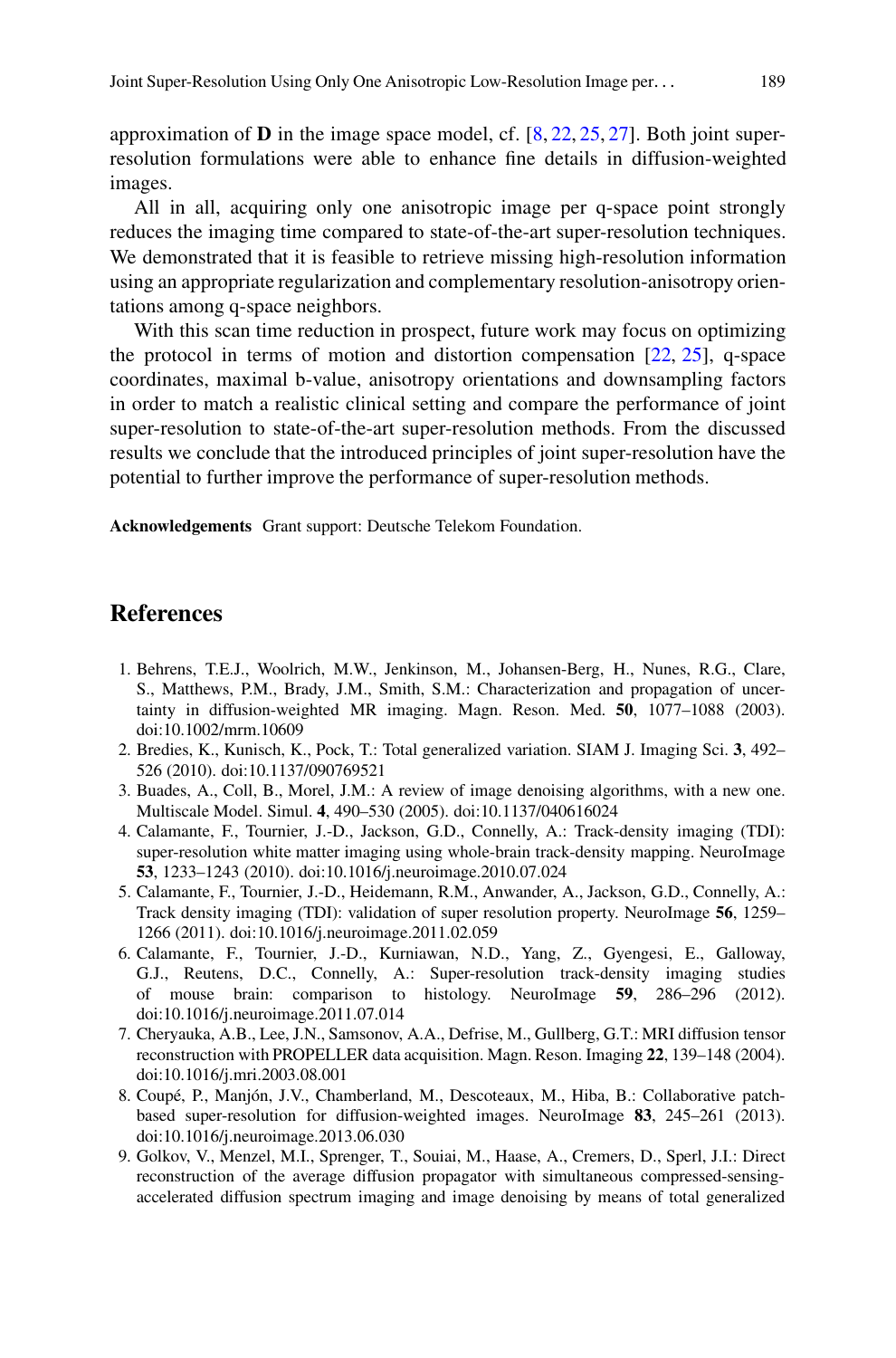variation regularization. In: Proceedings of Joint Annual Meeting ISMRM-ESMRMB, Milan, Italy, 10–16 May 2014, p. 4472

- <span id="page-9-6"></span>10. Haldar, J.P., Wedeen, V.J., Nezamzadeh, M., Dai, G., Weiner, M.W., Schuff, N., Liang, Z.-P.: Improved diffusion imaging through SNR-enhancing joint reconstruction. Magn. Reson. Med. **69**, 277–289 (2013). doi:10.1002/mrm.24229
- <span id="page-9-0"></span>11. Inglese, M., Bester, M.: Diffusion imaging in multiple sclerosis: research and clinical implications. NMR Biomed. **23**, 865–872 (2010). doi:10.1002/nbm.1515
- <span id="page-9-3"></span>12. Johansen-Berg, H., Behrens, T.E.J. (eds.): Diffusion MRI: From Quantitative Measurement to In-vivo Neuroanatomy, 2nd edn. Academic, New York (2013)
- <span id="page-9-4"></span>13. Jones, D.K. (ed.): Diffusion MRI: Theory, Methods and Applications. Oxford University Press, Oxford (2010)
- <span id="page-9-8"></span>14. Knoll, F., Bredies, K., Pock, T., Stollberger, R.: Second order total generalized variation (TGV) for MRI. Magn. Reson. Med. **65**, 480–491 (2011). doi:10.1002/mrm.22595
- <span id="page-9-5"></span>15. Lam, F., Babacan, S.D., Haldar, J.P., Weiner, M.W., Schuff, N., Liang, Z.-P.: Denoising diffusion-weighted magnitude MR images using rank and edge constraints. Magn. Reson. Med. **71**, 1272–1284 (2014). doi:10.1002/mrm.24728
- <span id="page-9-11"></span>16. Manjón, J. V, Coupé, P., Buades, A., Fonov, V., Louis Collins, D., Robles, M.: Non-local MRI upsampling. Med. Image Anal. **14**, 784–792 (2010). doi:10.1016/j.media.2010.05.010
- <span id="page-9-9"></span>17. Martín, A., Marquina, A., Hernández-Tamames, J.A., García-Polo, P., Schiavi, E.: MRI TGV based super-resolution. In: Proceedings of the ISMRM 21st Annual Meeting, Salt Lake City, 20–26 Apr 2013, p. 2696
- <span id="page-9-10"></span>18. Nedjati-Gilani, S., Alexander, D.C., Parker, G.J.M.: Regularized super-resolution for diffusion MRI. In: 5th IEEE International Symposium on Biomedical Imaging: From Nano to Macro, Paris, 14–17 May 2008, pp. 875–878
- <span id="page-9-2"></span>19. Padhani, A.R., Liu, G., Mu-Koh, D., Chenevert, T.L., Thoeny, H.C., Ross, B.D., Cauteren, M. Van, Collins, D., Hammoud, D.A., Rustin, G.J.S., Taouli, B.: Diffusion-weighted magnetic resonance imaging as a cancer biomarker: consensus and recommendations. Neoplasia **11**, 102–125 (2009). doi:10.1593/neo.81328
- <span id="page-9-7"></span>20. Plenge, E., Poot, D.H.J., Bernsen, M., Kotek, G., Houston, G., Wielopolski, P., van der Weerd, L., Niessen, W.J., Meijering, E.: Super-resolution methods in MRI: can they improve the tradeoff between resolution, signal-to-noise ratio, and acquisition time? Magn. Reson. Med. **68**, 1983–1993 (2012). doi:10.1002/mrm.24187
- <span id="page-9-17"></span>21. Pock, T., Cremers, D., Bischof, H., Chambolle, A.: An algorithm for minimizing the Mumford– Shah functional. In: 12th International Conference on Computer Vision (ICCV). pp. 1133– 1140. IEEE, Kyoto (2009)
- <span id="page-9-14"></span>22. Poot, D.H.J., Jeurissen, B., Bastiaensen, Y., Veraart, J., Van Hecke, W., Parizel, P.M., Sijbers, J.: Super-resolution for multislice diffusion tensor imaging. Magn. Reson. Med. **69**, 103–113 (2013). doi:10.1002/mrm.24233
- <span id="page-9-15"></span>23. Ruthotto, L., Mohammadi, S., Weiskopf, N.: A new method for joint susceptibility artefact correction and super-resolution for dMRI. In: Proceedings of SPIE 9034, Medical Imaging 2014: Image Processing, San Diego, 15 Feb 2014
- <span id="page-9-12"></span>24. Rousseau, F.: A non-local approach for image super-resolution using intermodality priors. Med. Image Anal. **14**, 594–605 (2010). doi:10.1016/j.media.2010.04.005
- <span id="page-9-13"></span>25. Scherrer, B., Gholipour, A., Warfield, S.K.: Super-resolution reconstruction to increase the spatial resolution of diffusion weighted images from orthogonal anisotropic acquisitions. Med. Image Anal. **16**, 1465–1476 (2012). doi:10.1016/j.media.2012.05.003
- <span id="page-9-1"></span>26. Shenton, M.E., Hamoda, H.M., Schneiderman, J.S., Bouix, S., Pasternak, O., Rathi, Y., Vu, M., Purohit, M.P., Helmer, K., Koerte, I., Lin, A.P., Westin, C.-F., Kikinis, R., Kubicki, M., Stern, R.A., Zafonte, R.: A review of magnetic resonance imaging and diffusion tensor imaging findings in mild traumatic brain injury. Brain Imaging Behav. **6**, 137–192 (2012). doi:10.1007/s11682-012-9156-5
- <span id="page-9-16"></span>27. Tobisch, A., Neher, P.F., Rowe, M.C., Maier-Hein, K.H., Zhang, H.: Model-based superresolution of diffusion MRI. In: Schultz, T., Nedjati-Gilani, G., Venkataraman, A., O'Donnell,